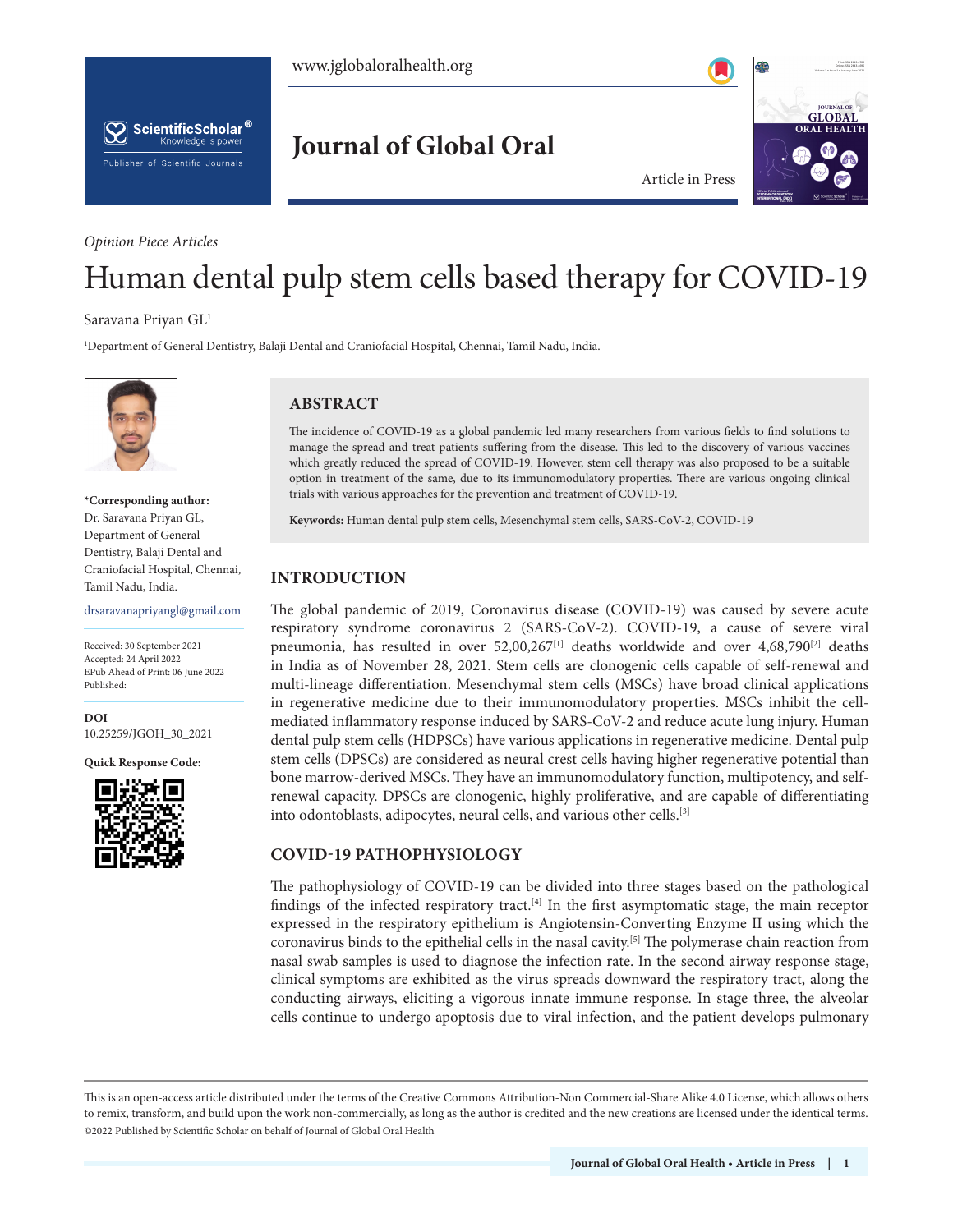infiltration, hypoxia, thereby resulting in very severe disease.

The immune-mediated inflammation markers, monocyte chemo attractant protein-1, interleukin-2, 6, 7, tumor necrosis factor alpha, and play a significant role in the pathogenesis of COVID-19. These inflammatory cytokines in the lung tissues causes edema, lung dysfunction, and acute respiratory distress syndrome (ARDS), eventually leading to possible death.[6] COVID-19 is accompanied by an increase in neutrophil numbers and a reduction in the lymphocytes. The number of B cells, natural killer cells, and T cells decreases in patients with severe infection.[7]

# **HDPSCS AND LUNG INJURY**

The main characteristics of ARDS includes loss of alveolar structures and accumulation of inflammatory cells followed by fibrosis.[8] M1 macrophages release pro-inflammatory cytokines thereby increasing tissue fibrosis.[9] Managing macrophages can be a valuable strategy to treat ARDS. Wakayama *et al*. showed that intravenous (IV) infusion of SHED (Exfoliated Deciduous Teeth) and their DPSC-Conditioned Medium (CM) assessed in chemically induced ALI in a mouse model. The results proved that the regeneration and survival rate improved after the administration of SHED or DPSC-CM. The M2 macrophages were also activated that upregulated the anti-inflammatory effect.<sup>[10]</sup> The clinical studies in COVID-19 used the IV injection of MSCs as a less invasive method. The MSCs injected intravenously are trapped mostly in the lungs and to a lesser extent in other tissues;<sup>[11]</sup> thus suggesting that IV administration of DPSCs will be localized to the lung tissues.

DPSCs are available in abundance, easy to harvest, and have effective therapeutic abilities. They can be easily isolated from discarded teeth and comply with ethical considerations. *In vitro*, the DPSCs show a high proliferative ability. They also provide sufficient cell numbers in a very short time frame. They also demonstrate a multi-differentiation potential. They are considered to be a good choice for numerous cell-based approaches for immune and inflammation related diseases.<sup>[12]</sup>

# **CLINICAL TRIALS OF DPSCS IN PROGRESS**

A randomized clinical trial with 20 participants is in progress to evaluate the safety and efficacy of allogeneic Human Dental Pulp Mesenchymal Stem Cells (HDPMSCs) in the treatment of severe pneumonia caused by COVID-19 and its role in reducing mortality and improving clinical prognosis. The study involves IV injection of  $3.0 \times 10e7$  HDPMSCs solution about (30 ml) on days 1, 4, and 7, respectively, based on the routine treatment of COVID-19. The study aimed to discover a new therapeutic strategy for COVID-19 using allogeneic HDPMSCs.[13]

An interventional clinical trial with about 24 participants is in progress to the evaluation of Coronavirus induced severe pneumonia treated by DPSCs.<sup>[14]</sup>

#### **CONCLUSION**

COVID-19 is a global pandemic which requires the simultaneous development of effective therapy and vaccine. The cytokine storm in the lungs of a severely impacted COVID-19 patient can be inhibited by HDPSCs through their immunomodulatory and regenerative capacity. They can be obtained safely and easily without morbidity and raising any ethical concerns; however, the challenge of understanding the mechanisms underlying the therapeutic effects of HDPSCs in the treatment of COVID-19 requires more research.

#### **Declaration of patient consent**

Patient's consent not required as there are no patients in this study.

#### **Financial support and sponsorship**

Nil.

#### **Conflicts of interest**

There are no conflict of interest.

#### **REFERENCES**

- 1. Available from: https://covid19.who.int [Last accessed on 2022 Sep 30].
- 2. Available from: https://www.who.int/countries/ind [Last accessed on 2022 Sep 30].
- 3. Saravana Priyan GL, Ramalingam S, Udhayakumar Y. Human dental pulp stem cells and its applications in regenerative medicine a literature review. J Global Oral Health 2019;2:59-67.
- 4. Mason RJ. Pathogenesis of COVID-19 from a cell biology perspective. Eur Respir J 2020;55:2000607.
- 5. Lu R, Zhao X, Li J, Niu P, Yang B, Wu H, *et al*. Genomic characterisation and epidemiology of 2019 novel coronavirus: Implications for virus origins and receptor binding. Lancet 2020;395:565-74.
- 6. Huang C, Wang Y, Li X, Ren L, Zhao J, Hu Y, *et al*. Clinical features of patients infected with 2019 novel coronavirus in Wuhan, China. Lancet 2020;395:497-506.
- 7. Qin C, Zhou L, Hu Z, Zhang S, Yang S, Tao Y, *et al*. Dysregulation of immune response in patients with COVID-19 in Wuhan, China. Clin Infect Dis 2020;71:762-8.
- 8. Matthay MA, Ware LB, Zimmerman GA. The acute respiratory distress syndrome. J Clin Invest 2012;122:2731-40.
- 9. Herold S, Gabrielli NM, Vadász I. Novel concepts of acute lung injury and alveolar-capillary barrier dysfunction. Am J Physiol Lung Cell Mol Physiol 2013;305:L665-81.